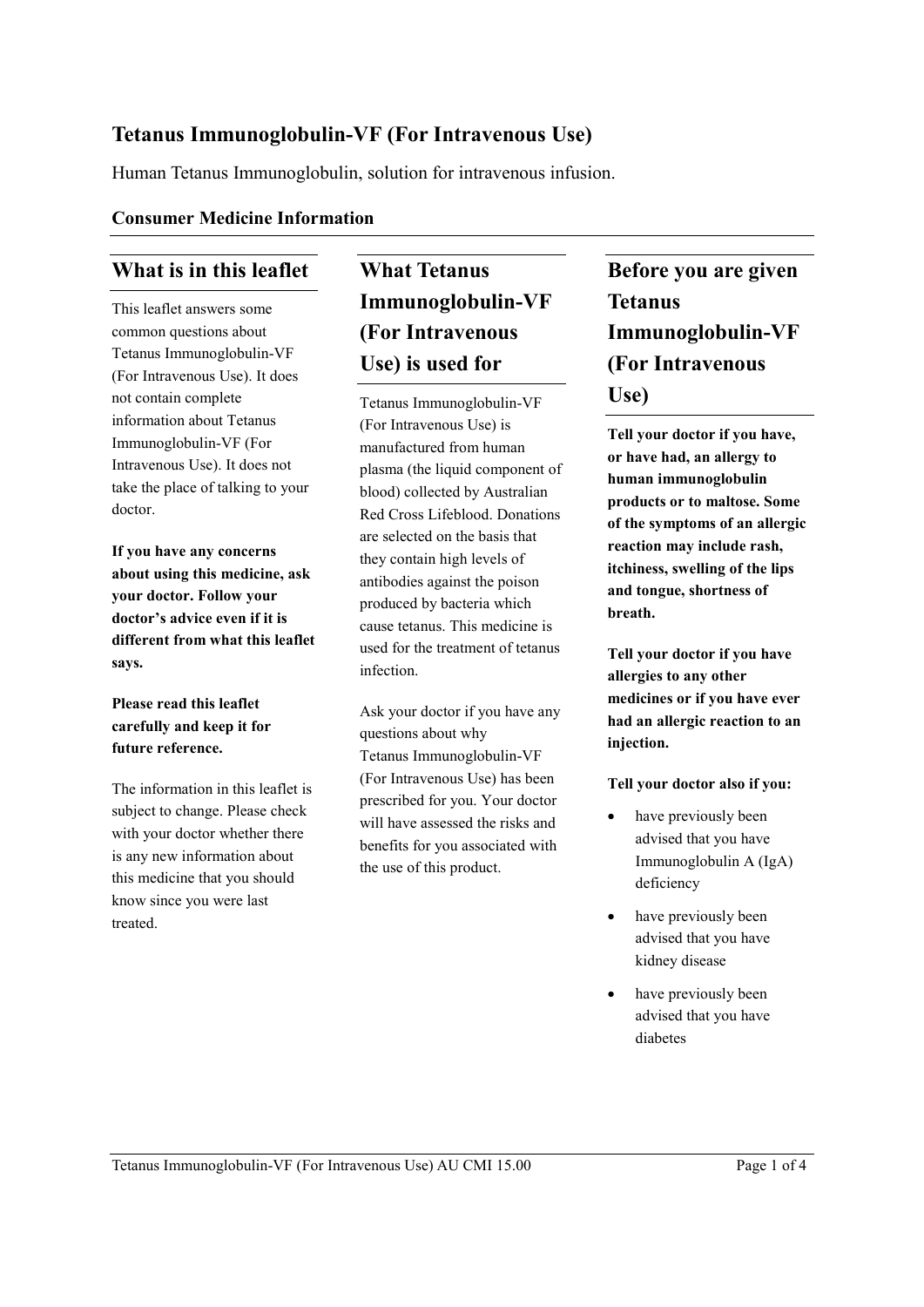- are taking or using any other medicines. These include medicines bought from pharmacies, supermarkets and health food stores.
- have any other medical conditions
- are pregnant or breast-feeding
- have had any vaccination within the last two weeks.

**Vaccinations:** Please inform your doctor if you are planning to have a vaccination. Tetanus Immunoglobulin-VF (For Intravenous Use) may impair the effect of some virus vaccines such as measles, mumps, rubella and chicken pox for a period of at least 6 weeks, and up to 3 months. After receiving this medicine, a period of 3 months should be allowed before vaccination with some virus vaccines. In the case of measles vaccine, this effect may last for up to 1 year. Therefore, your vaccinating doctor should check the effectiveness of the measles vaccination.

If you want any further information, consult your doctor.

### **About blood products**

When products are made from human blood and injected into you, it is possible that viruses or other substances could be present in the product and cause

an illness. These could be viruses such as hepatitis, human immunodeficiency virus (HIV), or human parvovirus B19 and theoretically the Creutzfeldt-Jakob Disease (CJD) agent. There could also be other infectious agents some of which may not yet have been discovered.

To reduce the risk of this happening, extra steps are taken when manufacturing this product. Strict controls are applied when selecting blood donors and donations. The product is specially treated to remove and kill certain viruses. These special treatments are considered effective against viruses known as enveloped viruses such as HIV, hepatitis B virus and hepatitis C virus and non-enveloped viruses, such as hepatitis A virus and human parvovirus B19. Despite these measures, the risk of viral and other agent's infectivity cannot be totally eliminated.

Vaccines are available against some of these viruses and your doctor will be able to help you decide whether it is worthwhile having any of those vaccines.

Please discuss the risks and benefits of this product with your doctor.

# **How to use Tetanus Immunoglobulin-VF (For Intravenous Use)**

Your doctor will determine the dose(s) of Tetanus Immunoglobulin-VF (For Intravenous Use) that you are to receive. Your doctor will give you Tetanus Immunoglobulin-VF (For Intravenous Use) as an infusion, that is, an injection given slowly into the vein.

### **Side effects**

Along with their intended effects, medicines occasionally cause some unwanted effects, some of which are serious. Individuals may react differently to similar doses of the same product. This applies to Tetanus Immunoglobulin-VF (For Intravenous Use).

Severe allergic reactions to immunoglobulins are rare. Should a hypersensitivity reaction occur, the doctor will stop the infusion.

Unwanted effects which may occur include: stomach pain, headache, chest-tightness, flushed or pale face, feeling hot, shortness of breath, non-itchy skin rash, itching, faintness, nausea or vomiting, or a hot feeling or redness at the site of the injection. Should any of these effects develop during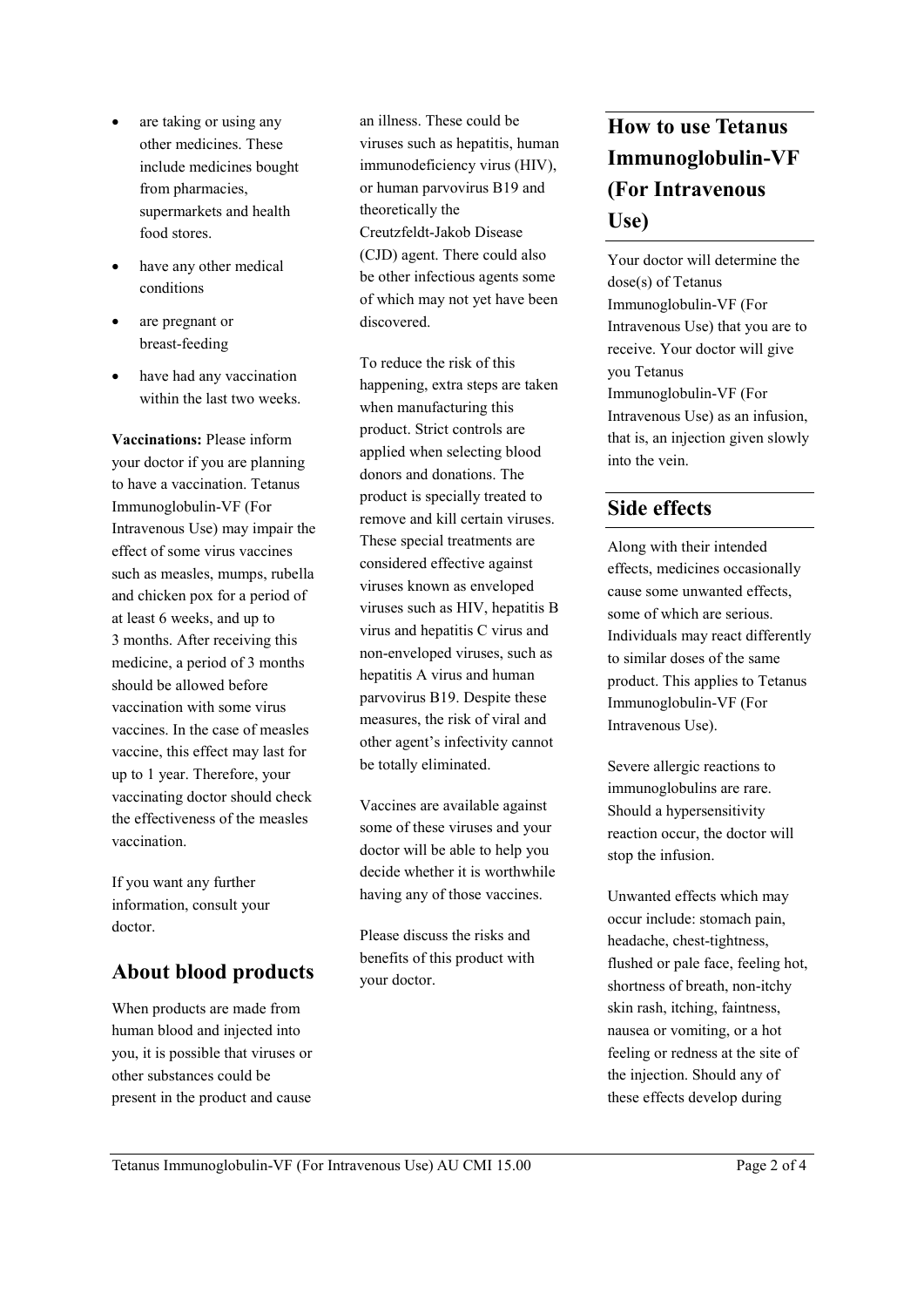infusion, the doctor will take appropriate action.

Some patients may develop delayed unwanted effects such as nausea, vomiting, chest pain, chills or shivering, dizziness or aching legs. These effects may occur after the infusion has stopped but usually within 24 hours.

A condition called Aseptic Meningitis Syndrome (AMS) has been reported to occur infrequently in association with infusions similar to Tetanus Immunoglobulin-VF (For Intravenous Use). It usually begins within several hours to two days following treatment. The signs include severe headache, neck stiffness, drowsiness, fever, inability to stand bright light, painful eye movements, and nausea and vomiting. The condition reverses without ill effects when treatment is stopped.

There have been reports that the kidneys may be affected with infusions similar to Tetanus Immunoglobulin-VF (For Intravenous Use). These occurrences are extremely rare.

If you experience any of the mentioned effects or any other abnormal signs after treatment, contact your doctor immediately.

Contact your doctor immediately if you experience any of these symptoms at any

time: fever, loss of appetite, extreme tiredness, stomach pain, jaundice (yellow skin and eyes), dark urine, joint pains and skin rashes.

## **Interference with glucose estimations**

The maltose present in Tetanus Immunoglobulin-VF (For Intravenous Use) may interfere with some blood glucose measurements, resulting in the overestimation of blood glucose results. If this glucose measurement is used to guide treatment, hypoglycaemia may occur. Only certain glucose tests have been implicated, so when monitoring glucose levels consult your doctor to ensure that maltose does not interfere with the blood glucose reading of the test you are using.

If you want further information, or if you are worried about any other symptoms after the infusion, consult your doctor.

### **Overdose**

No cases of overdose have ever been reported.

# **Storing Tetanus Immunoglobulin-VF (For Intravenous Use)**

Store at 2°C to 8°C (Refrigerate. Do not freeze). Protect from light.

Do not use after the expiry date shown on the label.

### **Further information**

Tetanus Immunoglobulin-VF (For Intravenous Use) can only be obtained on a doctor's prescription. This leaflet does not contain the complete information about Tetanus Immunoglobulin-VF (For Intravenous Use). If you require further information about Tetanus Immunoglobulin-VF (For Intravenous Use) and your treatment generally, or if you have any questions or are not sure about something in this leaflet, consult your doctor.

### **Product description**

### **What it looks like**

Tetanus Immunoglobulin-VF (For Intravenous Use) is a clear, colourless, non-viscous (not thick) solution. It is available in glass bottles.

## **Ingredients**

In each vial of Tetanus Immunoglobulin-VF (For Intravenous Use) is a sterile solution containing 6% blood proteins of which at least 98% is immunoglobulins with a tetanus antitoxin activity of 4000 IU per vial. It also contains 10% maltose (a sugar).